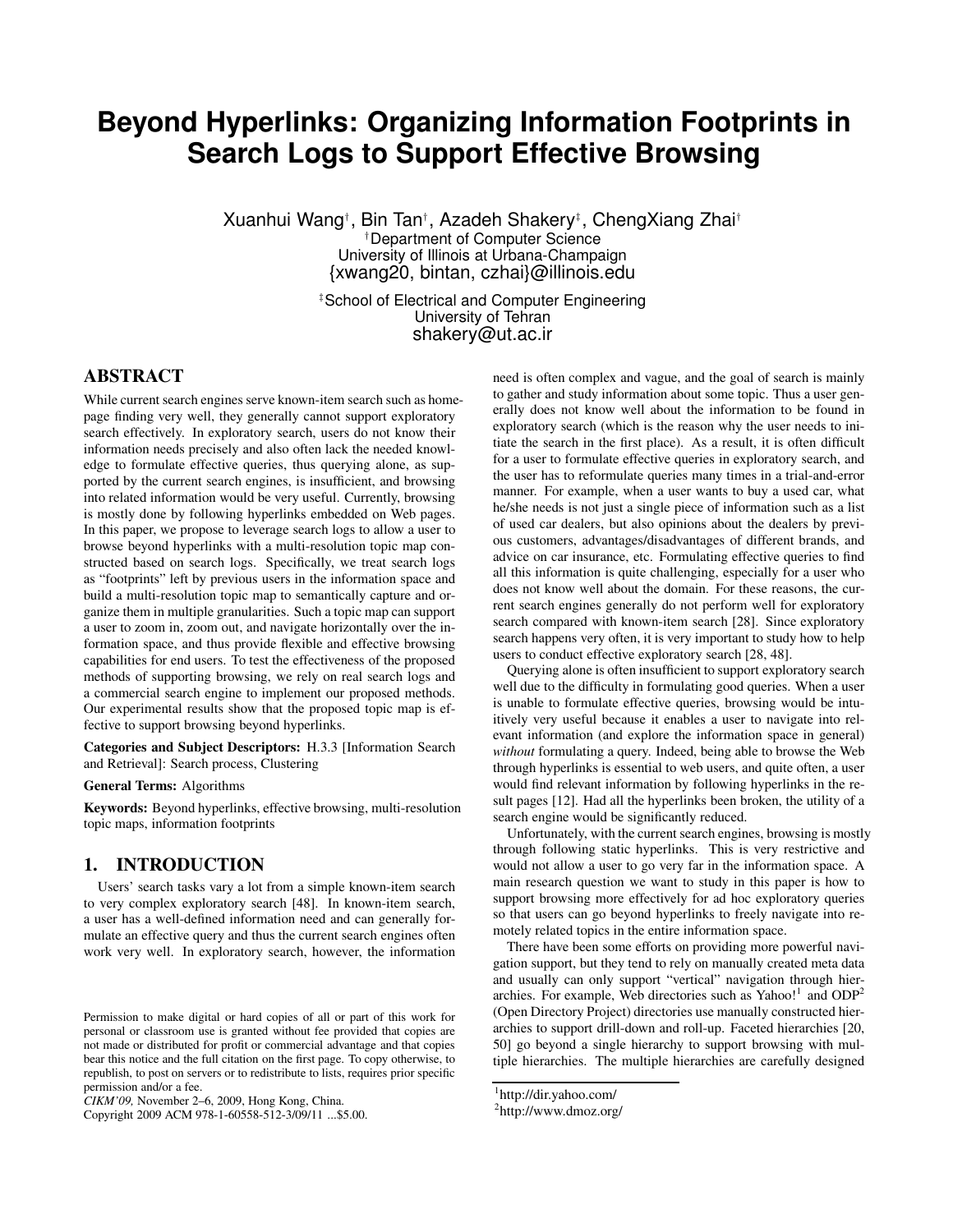and built along different dimensions in a given domain (e.g., time or location dimensions for news articles) so that a user can flexibly choose different dimensions to narrow down their search. However, these hierarchies are mostly created manually and thus need a lot of human efforts to adapt them in a new domain. More importantly, they only allow users to move *vertically* i.e., drill-down or roll-up. These two operators are not sufficient enough for users to exploit related information. Horizontal navigation in educational hypertext is studied in [7] but it is only limited to connect basic documents. When users' information needs are complex, combining vertical and horizontal navigation is especially beneficial.

Thus it remains a significant challenge to effectively support effective browsing beyond hyperlinks for arbitrary *ad-hoc queries*. Ideally we should support both vertical and horizontal navigation. In this paper, we propose to achieve this goal through a novel navigation structure: multi-resolution topic maps. A topic map is an analogy of geographical map, but it is to capture the global structure of an information space. Technically, a topic map is an extension of hierarchy but it has two distinct features: (1) Topics in the same level of the map have similar resolution. (2) There are horizontal links between topics in the same level, besides the vertical links as in a hierarchy. In a multi-resolution topic map, topics with coarse granularities (i.e., low resolutions) subsume those with finer granularities (i.e., high resolutions). For example, "car" can subsume "car rental," "car pricing" and "car insurance." Related topics in the same granularity are connected horizontally. For example, "flight" can be connected with "hotel," "vacation" and "car." With a multi-resolution topic map, a user can easily reach topics of different granularities through *vertical navigation* (i.e., zoom in and zoom out) as well as topics with the same level of granularity through *horizontal navigation* (i.e., moving to a neighbor area), achieving flexible navigation. Just as a geographical map can help a tourist tour a city, a topic map can guide a user in an information space.

To construct a multi-resolution topic map, we rely on past search engine logs, which can be regarded as "footprints" left by previous users in the information space. Just as the footprints of previous visitors in a park can help guide future visitors, the footprints in an information space left by previous users can also help future information seekers. Our multi-resolution topic map is to capture these footprints in a semantical way so that it can guide a user to reach relevant information by following the "wisdom of crowds." Compared with past work on exploiting search logs (which is discussed in length in Section 2), turning the entire search logs into a topic map is a novel way to leverage search logs to help search. Moreover, as new users use the topic map to navigate the information space, they will add footprints to the information space, which can then be used to improve and refine the map dynamically for the benefit of future users, thus enabling users to surf the information space in a collaborative manner. The topic map essentially serves as a sustainable and continuously growing infrastructure for social surfing.

We extend an existing clustering method to build a topic map in three steps: (1) finding topic regions in different granularities with dense footprints, (2) building horizontal links to connect topics with the same granularity, and (3) labelling topic regions with meaningful keywords. Our method of constructing the map is completely unsupervised and can be easily applied to any search logs. The constructed topic map can be used to support flexible browsing in a topic space, which can be integrated with regular querying in a search system to enable users to flexibly query, browse a map node, and navigate over the topic map to find relevant information. We evaluate the potential benefit of our topic map using a sample of search logs from a commercial search engine. The experimental results show that the idea of supporting flexible browsing with a multi-resolution topic map is promising and that our search logbased topic map is effective in helping a user reach useful pages quickly through pure browsing.

The main contributions of this paper are:

- We propose a novel structure (i.e., multi-resolution topic map) to enable a user to go beyond hyperlink-following to flexibly navigate in the information space.
- We propose a novel way to exploit search logs for improving search by treating search logs as information footprints and organizing all the search logs into a topic map, which can potentially provide sustainable social surfing in the information space.
- We propose a general method for turning any search logs into a multi-resolution topic map based on the star-clustering algorithm.
- We evaluate the effectiveness of the novel topic map in supporting browsing and show promising results.

The rest of the paper is organized as follows. We first review related work in Section 2. We then define a multi-resolution topic map formally in Section 3 and describe our algorithms of building a topic map in Section 4. After that, we will discuss how to use a topic map to support flexible browsing in Section 5, and present our experiment results in Section 6. We discuss how we can leverage a topic map to unify querying and browsing in a single navigation framework in Section 7 and conclude our paper in Section 8.

# **2. RELATED WORK**

**Exploratory Search.** Exploratory search has attracted much attention recently [28, 25, 16, 48]. Different from the previous works in the HCI community which mostly focus on interface design [20, 10, 18], our emphasis is on turning search logs into a topic map to enable users to navigate flexibly in the whole information space. Querying and browsing are two common information search paradigms [14, 26, 27, 51, 17]. A recent study [41] has shown that orienteering behaviors are common in search and can not be well supported by direct querying. Thus supporting browsing is indeed important, especially for exploratory search needs. Most existing work has relied on catalog, meta-data, or other domain-specific knowledge to support browsing [3, 29, 5]. Our work focuses on the general Web domain and leverages naturally-growing unstructured search logs to support browsing for ad-hoc topics.

**Hierarchy and Faceted Hierarchies.** Traditional hierarchies are Web directories such as Yahoo! and ODP directories. Both are built manually and only focus on *vertical* relations. As a result, current hierarchies do not have a clear notion of resolution and thus topics in the same level of a hierarchy are not always comparable with respect to granularities. Our multi-resolution topic map is an extension of traditional hierarchy with distinct features: topics in the same level have similar granularities and horizontal links are constructed to connect related topics. Hierarchical clustering has been studied extensively in information retrieval [49, 36] and data mining [19]. Our method of building multi-resolution topic maps can be regarded as an extension of hierarchical clustering to make the topics in the same level have similar granularities and create meaningful horizontal links.

Faceted hierarchies [16, 50] is an extension of traditional hierarchies to support browsing. They contain multiple hierarchies along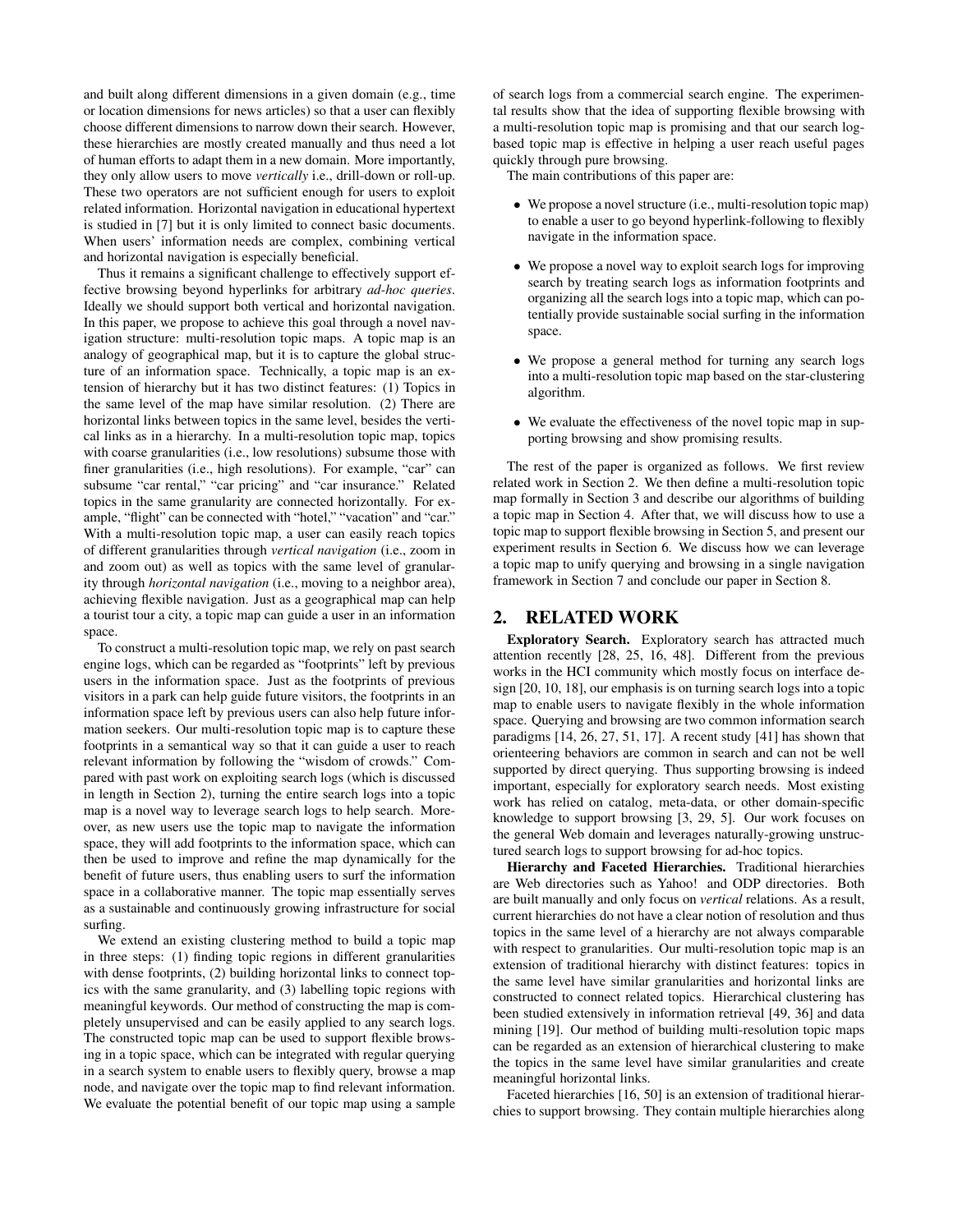different dimensions and have been used in commercial Websites and digital libraries [38, 25]. Most of the current facets are built manually and designed specifically for a well-understood domain. Automatically constructing faceted hierarchies is admitted to be a very challenging task [16]. Some work such as [36, 11] tries to automatically extract facet terms in a text database with certain progress. With the same goal of supporting browsing, our topic maps are constructed automatically based on search logs which are naturally available and can sustain continuous revision and improvement of the topic map.

While hierarchy and faceted hierarchies are generally used to support a user to explore *inside* the search results. Our topic maps can enable a user to *horizontally* navigate to neighbor areas which is *outside* of the current search results.

**Search Log Mining.** Search logs have been exploited for several different purposes such as query clustering [45, 4, 37], personalized search [39], learning to rank [32, 1], and query suggestion [23, 34, 43]. Post-search browsing logs are studied in [47, 6] to identify relevant pages for queries. Community-based search logs are used in [40, 17] for social search and navigation. The difference of our work from the previous work mainly lies in our attempt to characterize the *global* structure of users' information footprints and use the topic map structure to better support browsing so that users can navigate into remotely related topics.

**Search Result Organization.** Our work is also related to search result organization, which includes clustering based methods [53, 52, 42, 21], categorization based methods [8, 13], and faceted hierarchy based methods [20, 16]. All the work in search result organization is to help users navigate *inside* the current search results. A major difference of our work is that we help users navigate *outside* the search results to explore remotely related topic regions, which is more important for exploratory search when a user's information need is not well-defined.

**Others.** The notion of information footprints has been used in some previous work such as [46], where footprints were also used to build maps, trials, and annotations to help a new user for information exploration. Our novelty lies in that we treat search logs as footprints and propose algorithms to turn search logs into a multiresolution topic map to support flexible browsing in the entire information space. Some other works such as [31, 30] do not create new ways to support browsing, but try to make the existing hyperlinks easier for users to browse. Our work is to break the limitation of hyperlink following through more flexible browsing with a topic map. Horizontal links has been studied for navigation in works such as [7, 9]. They mostly rely on the contents of document collections and try to build horizontal links between basic objects such as Web pages, while we rely on users' information footprints, i.e., search logs, and furthermore, we automatically construct both vertical and horizontal links in *multiple* granularities.

# **3. MULTI-RESOLUTION TOPIC MAP**

In this section, we formally define multi-resolution topic maps. Suppose we have an information space consisting of a collection of documents C. We first define *Topic Region* and *Topic Region Space*:

**DEFINITION 1** (TOPIC REGION). A topic region  $T \subset C$  is a *subset of documents that are about a topic. For example, all the documents matching a phrase can form a topic region characterized by the phrase.*

DEFINITION 2 (TOPIC REGION SPACE). *The topic region space* S *is the set of all possible topic regions defined on* C*. That is,*  $S = 2^C$ .

Note that for generality, we allow the topic region space to contain potentially non-coherent topic regions. We now define *Topic Map*.

**DEFINITION 3** (TOPIC MAP). A *topic map*  $M = (V, E)$  *is a* graph with regions as vertices (i.e.,  $V \subset S$ ). An edge between *two topic regions means that the user can navigate from one topic region into the other. That is, if*  $(v_i, v_j) \in E$ *, then a user would be able to navigate between*  $v_i$  *and*  $v_j$ *.* 

A topic map isto guide a user navigating in the information space just as a geographic map can guide a traveller touring a city. As a geographic map would show roads to connect different regions to enable transportation, our topic map would also have semantic connections between topic regions to enable browsing.

In any interesting application, especially an unrestricted domain such as Web, the topic map can be quite large. How to facilitate a user in navigating on this map would be itself a challenge. We solve this problem by constructing a topic map with multiple resolutions. The idea of multiple resolutions is again analogous to the idea of displaying a geographic map in multiple resolutions, and it would allow a user to get to one region from another easily on the map. Specifically, if the user wants to visit a topic region far away on the map, he/she can simply "zoom out" to a high-level general topic region (e.g., sports) and quickly navigate into a quite different (general) topic region (e.g., economy); similarly, if the user is interested in a region and wants to explore more in the region, he/she can "zoom in" and get a detailed view of the region (e.g., from "sports" to a set of regions such as "baseball," "basketball," and "football").

We now define the multi-resolution topic map formally.

DEFINITION 4 (MULTI-RESOLUTION TOPIC MAP). *A* k*-level multi-resolution topic map* M *consists of* k *topic maps ordered by resolution decreasingly,*  $M = (M_1, ..., M_k)$ *, such that for any two adjacent maps*  $M_i = (V_i, E_i)$  *and*  $M_{i+1} = (V_{i+1}, E_{i+1})$ *, we have a zooming relation*  $Z \subset V_i \times V_{i+1}$ *. A zooming edge*  $(v_i, v_j) \in Z$ *means*  $v_i$  *is subsumed by*  $v_j$  *or*  $v_j$  *subsumes*  $v_i$ *.* 

In a multi-resolution topic map, we can refine browsing into *vertical browsing* and *horizontal browsing*. The zooming relation tells us how to refocus on a map with a new resolution if the user zooms in/out on a current map. Specifically, suppose the user is currently visiting region  $v_i$  on map  $M_i$ . If the user zooms in, he/she will see a set of "children" topic regions  $\{v_{i-1}|(v_{i-1}, v_i) \in Z\}$  on map  $M_{i-1}$ . Similarly, if the user zooms out, he/she will see a set of "parent" topic regions  $\{v_{i+1}|(v_i, v_{i+1}) \in Z\}$  on map  $M_{i+1}$ . Thus, with the zooming relation and maps of multiple resolutions, a user can potentially navigate into remotely related topics quickly.

# **4. SEARCH LOG BASED TOPIC MAP**

While a multi-resolution topic map can be constructed in many ways, in this paper, we focus on studying how to construct such a map based on search logs. Turning search logs into a topic map to support browsing has two attractive benefits: First, since queries and click-throughs in search logs can both be regarded as "information footprints" left by previous users in the information space, thus constructing such a map would enable the current users to follow these footprints and leverage the "wisdom of crowds." Second, as new users use the map to navigate and leave more footprints, we will be able to use the new footprints to dynamically update and refine the topic map for the benefit of future users, thus achieving a powerful naturally sustainable model of social surfing.

We now present a general method for constructing a topic map to organize the information footprints in search logs. Our approach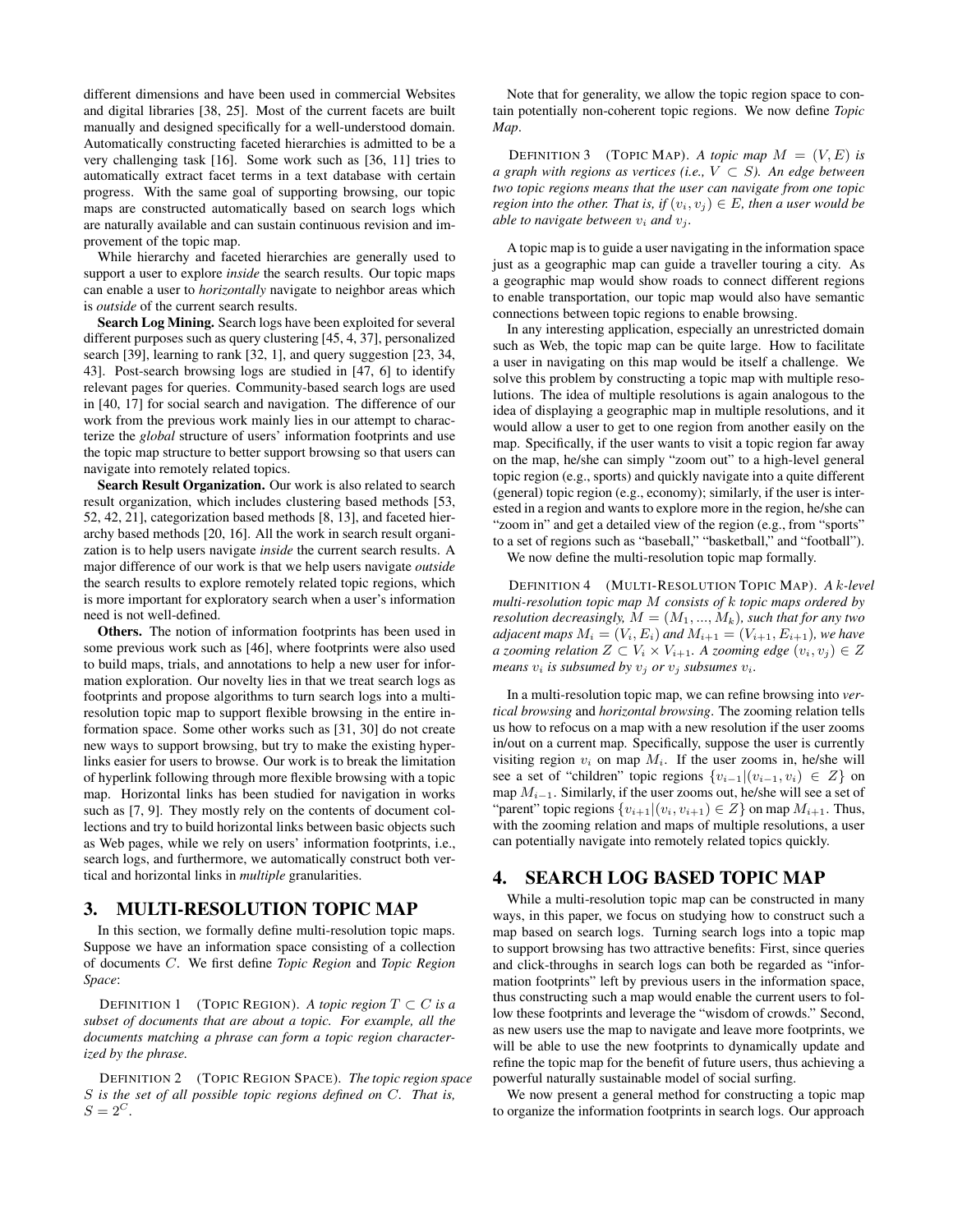is based on an extension of the star clustering algorithm [2], which has a parameter to naturally control the granularity of the obtained topic regions, thus helping attain the goal of multiple resolutions.

# **4.1 Representing Footprints**

We use both queries and click-throughs to represent information footprints. Our method is to generate a pseudo-document for each query. We utilize the click-through information in search logs for this purpose. For each query in the logs, we have all the clicked URLs by all past users. However, only URL information would not give meaningful representations since URLs alone are not informative enough to capture the footprints accurately. To gather rich information, we enrich each URL with additional text contents. Specifically, given any query, we can obtain its top-ranked results using the same search engine as the one from which we obtained our log data, and extract the search engine snippets of the clicked results, according to the log data. Given a query, all the snippets of its clicked URLs are used to generate a pseudo-document. Thus, each pseudo-document corresponds to a unique query and the keywords contained in the query itself can be regarded as a brief summary of the corresponding pseudo-documents. Intuitively, all these pseudo-documents and their associated queries capture the footprints in the information space and we use them to build our topic regions through clustering techniques.

# **4.2 Forming Topic Regions**

Let  $Q = \{q_1, ..., q_n\}$  be all the queries in the search logs and  $L_0 = \{d_1, ..., d_n\}$  their corresponding pseudo-documents. We use the star clustering algorithm [2] to discover coherent topic regions.

Given  $L_0$ , star clustering starts with constructing a pairwise similarity graph on this collection based on the vector space model in information retrieval [35]. Then the clusters are formed by dense subgraphs that are star-shaped. These clusters form a cover of the similarity graph. Formally, for each of the  $n$  pseudo-documents  $\{d_1, ..., d_n\}$  in the collection  $L_0$ , we compute a TF-IDF vector. Then, for each pair of documents  $d_i$  and  $d_j$  ( $i \neq j$ ), their similarity is computed as the cosine score of their corresponding vectors. A similarity graph  $G_{\sigma}$  can then be constructed using a similarity threshold parameter  $\sigma$  as follows. Each document  $d_i$  is a vertex of  $G_{\sigma}$ . If  $sim(d_i, d_j) > \sigma$ , there would be an edge connecting the corresponding two vertices. After the similarity graph  $G_{\sigma}$  is built, the star clustering algorithm clusters the documents using a greedy algorithm. We outline the star clustering algorithm in Algorithm 1.

**Algorithm 1** Star clustering algorithm

- 1: Given a parameter  $\sigma(0 \le \sigma \le 1)$ , generate a similarity graph  $G_{\sigma} = (V, E).$
- 2: Associate a flag  $I(v) = unmarked$  for  $\forall v \in V$ .
- 3: **repeat**
- 4: Let  $u = \arg \max_{I(v)=unmarked} degree(v)$ , i.e., u is the *unmarked* vertex with the largest degree.
- 5: Mark  $I(u) = center$ .
- 6: Form a cluster  $C_u$ :  $\{u\} \bigcup \{v : (u, v) \in E\}$  where u is the center of the cluster.
- 7: Mark  $I(v) = satellite$  if  $(u, v) \in E$ .
- 8: **until**  $I(v) \neq unmarked$  for  $\forall v \in V$ .

In star clustering, each obtained cluster is *star-shaped*, which consists of a single *center* and several *satellites*. There is only one parameter  $\sigma$  in the star clustering algorithm. A big  $\sigma$  enforces that the connected documents have high similarities, and thus the clusters tend to be small. Such a small cluster corresponds a topic region with finer granularity. On the other hand, a small  $\sigma$  will make the clusters big and such a cluster corresponds to a topic region with coarse granularity.

# **4.3 Building a Multi-Resolution Topic Map**

For a multi-resolution topic map, we can build it in either a topdown or a bottom-up manner. In this section, we adopt a bottom-up hierarchical clustering method.

### *4.3.1 Generating Multi-Resolution Map Nodes*

We use hierarchical star clustering to build map nodes and their zooming relations. Let  $L_0$  be the set of individual queries. We apply our star clustering algorithm on  $L_0$  with a high  $\sigma_1$  values so that we can find small but very coherent topic regions. Each region/cluster provides a *center* query and all these center queries form a set  $L_1$ . Recursively, we can apply star clustering on  $L_1$  with a medium threshold  $\sigma_2$  to generate another set of center queries  $L_2$ .  $L_2$  can then be used to generate  $L_3$  with a small threshold  $\sigma_3$ and etc. In our experiments, we generate a three-level topic map by setting  $\sigma_1 = 0.7$ ,  $\sigma_2 = 0.5$ , and  $\sigma_3 = 0.3$ . Recursive clustering gives us clusters in different granularities. Since we have the same threshold  $\sigma$  for each level, we loosely ensure that all the topics in the same level have similar granularities. Each cluster is a node in our map and all clusters in  $L_i$  form the set of nodes in *i*-th level of our map.

### *4.3.2 Connecting Topic Regions for Browsing*

The procedure above generates a k-level hierarchy which can support vertical zoom in/out naturally: A cluster in a coarse granularity subsumes several clusters in a finer granularity. Thus in our map, we have vertical or zooming relations among the corresponding nodes. Each cluster in different levels is a topic region which contains a set of pseudo-documents in  $L_0$  and a set of queries.

Here we describe our methods to connect nodes/clusters in the same level to support horizontal navigation. In the same level, each cluster has a set of queries in Q and all these queries in the set can be used as the content of the cluster. Intuitively, semantically closely related clusters would have high similarities in their contents. Therefore, we can build a vector representation for each cluster and use cosine similarity score to measure the closeness of two clusters. In this paper, we propose a random walk based similarity measure which can be used to incorporate other useful information in logs such as query sequences in user sessions.

Specifically, given two clusters  $C_i$  and  $C_j$ , we would calculate a probability  $P(C_j | C_i)$  to measure the probability of arriving at cluster  $C_i$  if we start a random walk from  $C_i$ . The general random walk works as follows: From  $C_i$ , we randomly walk to a query  $Q_b \in C_i$ . Then we randomly walk to another query  $Q_a$  from  $Q_b$ . The last step is another random walk from  $Q_a$  to a cluster  $C_i$  which contains  $Q_a$ . Therefore

$$
P(C_j|C_i) = \sum_{Q_a, Q_b} P(C_j|Q_a) P(Q_a|Q_b) P(Q_b|C_i).
$$
 (1)

All those probabilities can be modelled flexibly. For example,  $P(Q_a|Q_b)$ can be modelled as the probability of a user reformulates queries from  $Q_b$  to  $Q_a$ . Another version of random walk is to change  $Q_a$ and  $Q_b$  to two terms  $w_a$  and  $w_b$  respectively. Then we have a similar formula

$$
P(C_j|C_i) = \sum_{w_a, w_b} P(C_j|w_a) P(w_a|w_b) P(w_b|C_i).
$$
 (2)

where  $P(w_a|w_b)$  can be modelled as the probability of seeing  $w_a$ in a subsequent query given its previous query containing  $w_b$  in user sessions. Without using any additional information, we can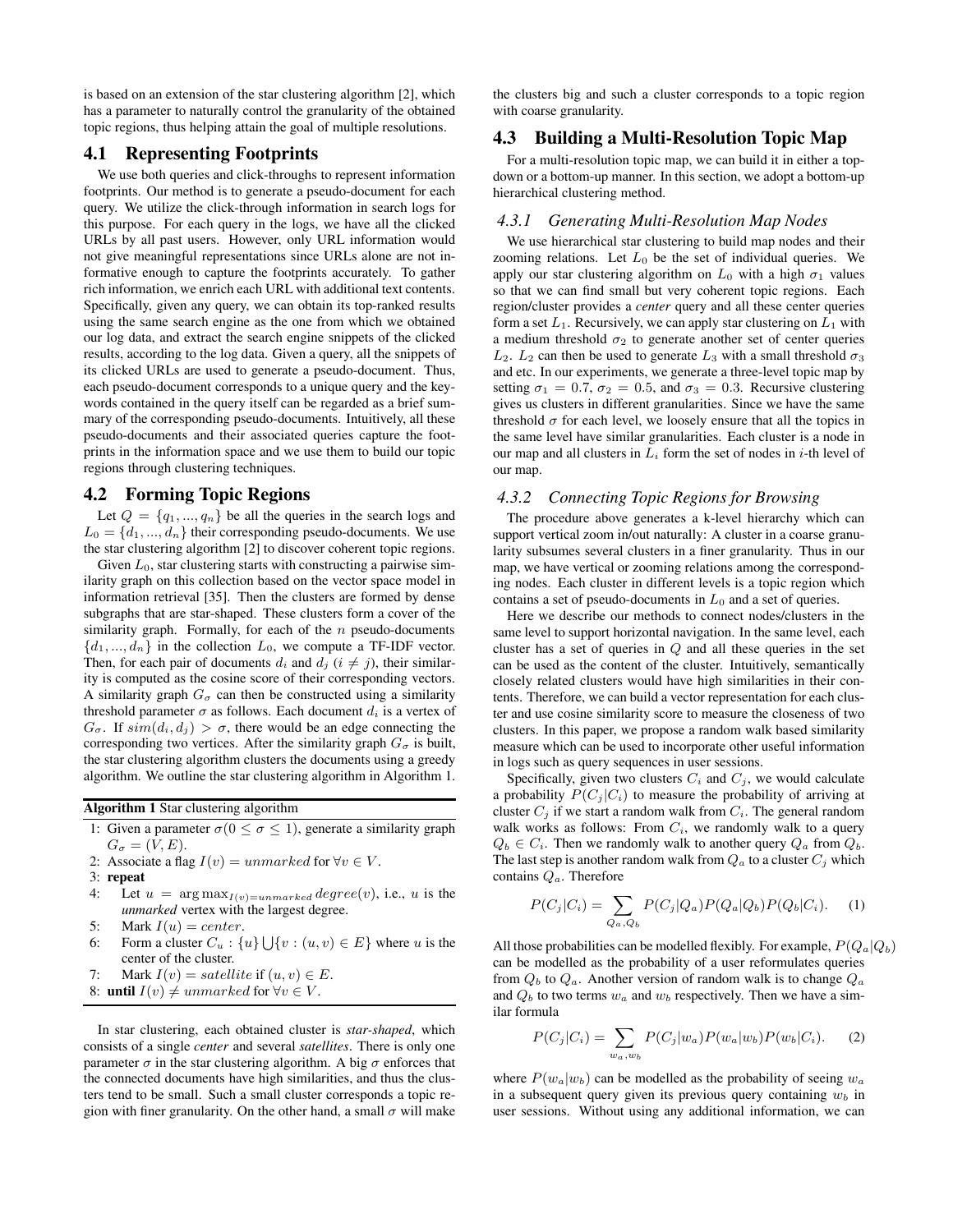assume  $P(w_a|w_b) = 1$  if  $w_a = w_b$  and 0 otherwise. Then Equation (2) can be simplified as

$$
P(C_j|C_i) = \sum_w P(C_j|w)P(w|C_i).
$$
 (3)

In our experiments, we use Equation 3 and estimation  $P(w|C_i) =$  $\frac{c(w,C_i)}{\sum_w c(w,C_i)}$  and  $P(C_j|w) = \frac{c(w,C_j)}{\sum_C c(w,C)}$  where  $c(w,C)$  is the count of  $w$  appearing as a content word in cluster  $C$ .

### *4.3.3 Labelling Map Nodes*

Each cluster generated above corresponds to a node in our topic map. To provide effective guidance when end users navigate in our topic map, we need to associate a meaningful label with each node. A label should be informative enough to represent the node's content in the corresponding cluster. Similar to [42], We use query words to generate labels for each node in our map since query words are more meaningful from a user's viewpoint. In this paper, we use a variant of frequent pattern algorithm to generate the labels in a top-down manner. We start from the nodes in the highest level (Level 3) of our map. For each node, we take every query in the corresponding cluster as a word sequence and find the most frequent one (unigram) or two words (bigram) in the corresponding query set as its label. For example, we can get a label "car" for a node in Level 3. After generating labels for Level 3, we apply the similar procedure to Level 2, but with a constraint that a word will not be selected if it has been used by its parent node. After we get the frequent word(s) for a node in Level 2, we *append* the label of the node's parent node in Level 3 as prefix to label the node. For example, if we get the most frequent word of a node in Level 2 as "rental" and the node's parent's label is "car", then we label the node by "car::rental". For a node in Level 1, we use the *center* queries output by the star clustering algorithm as labels.

# **5. BROWSING WITH TOPIC MAPS**

Once a topic map is built, we can integrate it into a regular search engine to enhance browsing. We developed a prototype system based on a map constructed using a sample of search logs and a commercial search engine. Two snapshots of our system interface are shown in Figure 1. In our system, a user has access to three operators all the time: querying, viewing a map node, and navigating in the map.

**Querying.** When a user submits a new query through the search box (see Figure  $1(a)$ ), the search results from a search engine will be shown in the right pane. At the same time, we build a "queryextended" map by connecting the query defined topic region with its closest map nodes in Level 1. The closeness is computed as follows: given the query, we first retrieve the top  $m$  pseudo-documents using the standard Okapi method [33]. Each pseudo-document corresponds to a past query. For nodes/clusters in Level 1, we count how many of the retrieved pseudo-documents each contains and use these counts as the closeness measure. The closest map nodes are then ordered accordingly and shown in the left pane of Figure 1.

**Viewing a map node.** When a user *double* clicks on a map node, we would display the topic region corresponding to the current node on the right pane (see Figure 1(b)). In this paper, the topic region consists of two parts: (1) the click-throughs of all the past queries in the current map node, and (2) the returned search results of using the label of the current map node as a query. The content in the right pane shows a user the most frequently visited pages for the current node (i.e., footprints) and also the search results. The user can thus follow the footprints of previous users or leave his/her own footprints by examining new search results.

**Navigating in the map.** The left pane in our interface is to let a user navigate in the map. When a user clicks on a map node, this pane will be refreshed and a local view around the clicked node will be displayed. Specifically, we show the parents, the children, and the horizontal neighbors of the current node in focus (labelled as "center"). A user can thus zoom into a child node, zoom out to a parent node, or navigate into a horizontal neighbor node. In our current implementation, the children and neighbor nodes are ordered by Equation 3 and the parent nodes are ordered by their size, i.e., the number of children they contain.

The three different operators provide flexibility for users to conduct either querying or browsing interchangeably. Navigating in the map helps a user reach related topic regions through "semantic roads" without needing to formulate a query.

# **6. EXPERIMENTS**

# **6.1 Data Set**

Our data set is a sample of search log data from Microsoft Live Labs. In total, this log data spans 31 days from 05/01/2006 to 05/31/2006; there are 8,144,000 queries, 3,441,000 distinct queries, and 4,649,000 distinct URLs in the raw data.

To test our system, we separate the whole data set into two parts according to the time: the first 2/3 data is used to simulate the historical data that a search engine accumulated. We treat this log data as footprints and build our topic map. The last 1/3 data is held out to serve as our test cases, which will be described in detail in a later section. In the history collection, we clean the logs by only keeping those frequent, well-formatted, English queries (queries which only contain characters 'a', 'b', ..., 'z', and space, and appear more than 5 times). After cleaning, we get 169,057 unique queries in our history collection in total. On average, each query has 3.5 distinct clicks. For each query, we build a "pseudo-document" based on its clicked snippets. The average length of these pseudo-documents is 68 words and the total data size of our history collection is 129MB.

# **6.2 Three-Level Topic Map**

Based on the history collection we described above, we built a three-level topic map according to the method we described in Section 4. The first level has the finest granularity and the third level has the most coarse granularity. We show a part of the nodes/clusters in different levels in Figure 2 where each node is represented by its label words and arrows and lines denote vertical and horizontal relations, respectively. We use past queries as labels for the first-level nodes, but we use query words instead of entire queries to label the nodes/clusters in the second and third levels. A major reason for doing this is that user queries tend to be very specific, so they may not always be suitable to label clusters in a coarse granularity, and using query words may be better. From this figure, we can see that the nodes/clusters in the first level are relatively narrow topics such as "alamo car rental." On the other hand, the second and third level clusters represent more general concepts such as "car." On the same level, we have horizontal neighbors whose closeness is calculated by random walk based similarity in Equation 3. We can see that the closest neighbors are indeed related. For example, we can go from "car" to "auto," to "loan," or to "insurance." All these neighbors provide useful guidance/choices for users to navigate into related topic regions.

# **6.3 Effectiveness of Map-Based Browsing**

It is a challenging task to evaluate our method since by nature, browsing is interactive [48]. Following some previous works such as [24], we evaluate our system by simulations.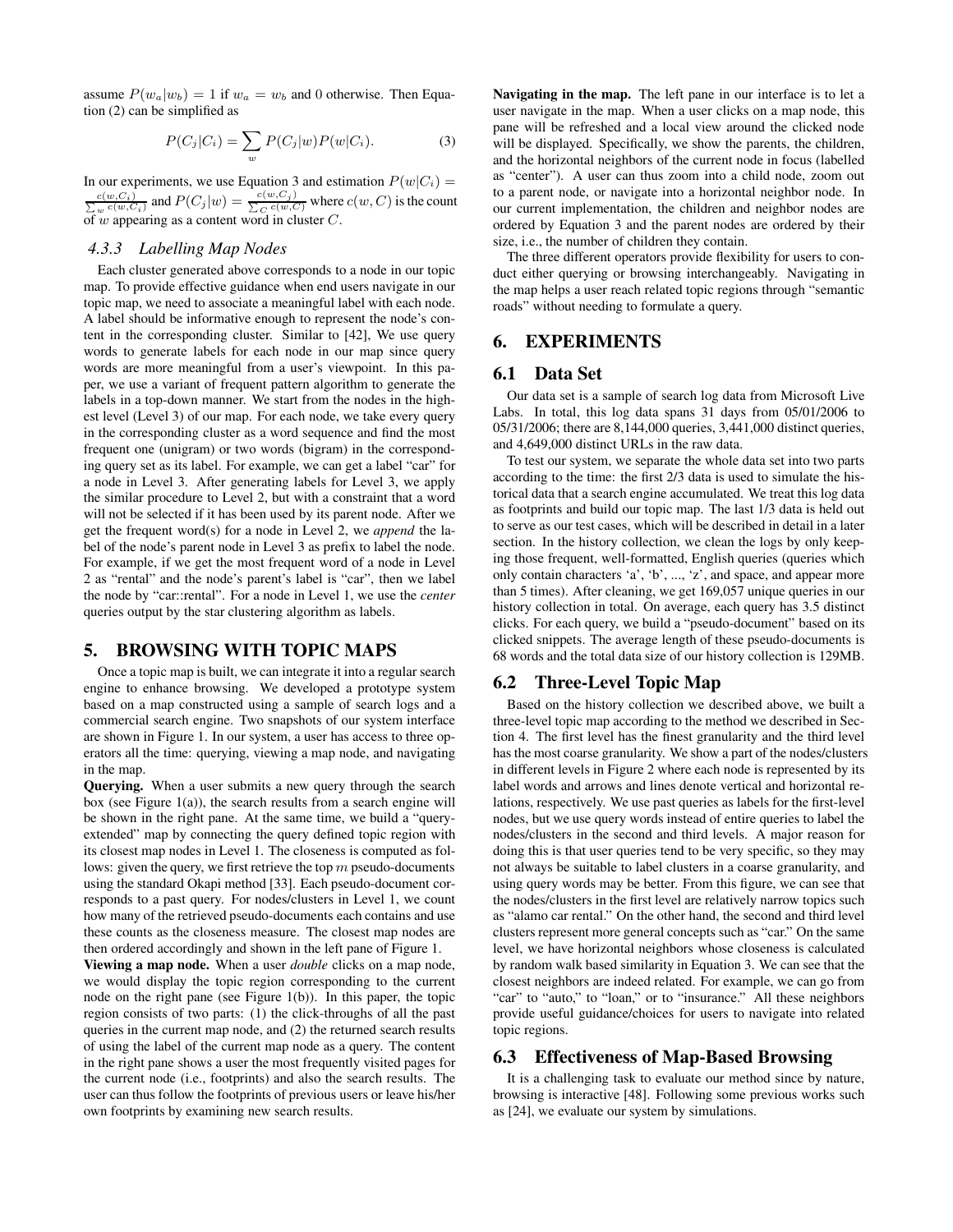

**Figure 1: Interface snapshots of our topic map-based browsing.**



**Figure 2: Examples of map nodes in the three-level topic map.**

### *6.3.1 Experiment Design*

We construct our test cases using the sessions in our held-out test logs. The test logs consist of user sessions and in each session, a user submitted several queries sequentially and clicked on certain documents for each of the submitted queries. A typical scenario is that a user first tried an initial query and clicked on certain documents. If the current results were poor or the user wanted to find more relevant information, the user would reformulate queries several times and click on more documents. In our experiments, we use each session as a test case and use the clicked documents in a session to *approximate* the relevant documents [22]. In a search

session recorded in the search logs, the user tried to find additional relevant documents through repeatedly reformulating queries. Our idea is to do a simulation evaluation and see whether a user would have been able to find such additional relevant documents more effectively only through browsing the topic map.

Formally, let  $\{Q_1, Q_2, ..., Q_k\}$  be a sequence of queries that a user tried in a session and let  $R$  be all the clicked documents for queries  $\{Q_2, ..., Q_k\}$ . R is regarded as the *additional* relevant documents to the user's information need. Note that we do not include the clicked documents of  $Q_1$  in R because we want to simulate the scenario of a user browsing a map to find more relevant documents *after* finishing the search with the first query instead of formulating additional queries to find more relevant documents (the clicked documents of  $Q_1$  would presumably have already been seen by the user by this point). Our experiments are designed to test how effective our guided navigation is in enabling a user to reach the documents in R *only* through browsing.

As expected, most sessions in our logs are not exploratory search. Since our goal is to support exploratory search, we use several heuristics to filter those sessions in our test cases. Each session is required to have at least 2 different queries and at least 10 clicked documents (including the clicks for  $Q_1$ ). To ensure that queries in a session are about a coherent information need, we further require that two adjacent queries in a session should share at least one word. After applying the above heuristics to our test data, we obtain 76 sessions as our test cases. On average, each session has 2.22 queries and the size of  $R$  is 7.74.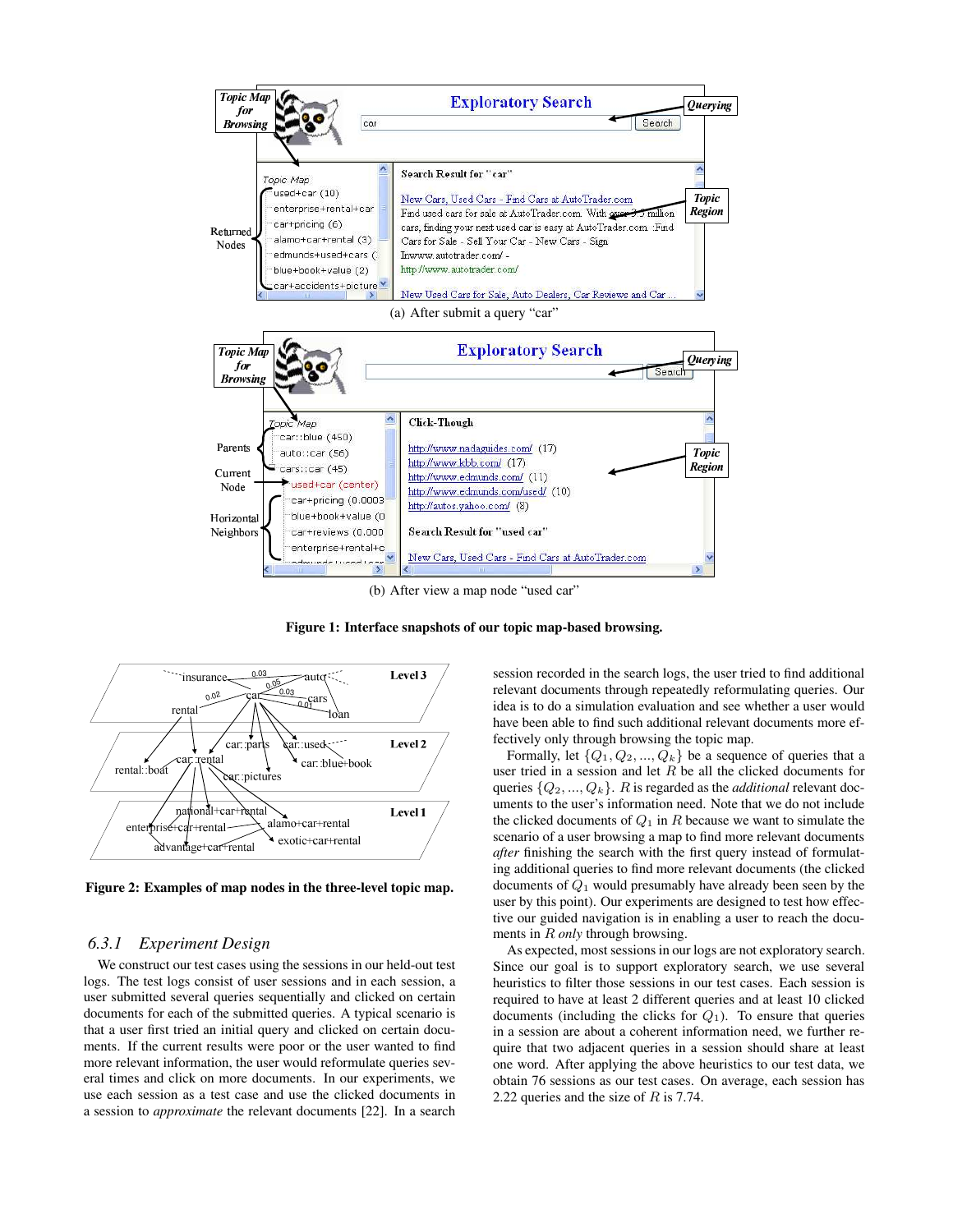To evaluate our methods, we conduct experiments to simulate a user's actions when the user uses our system. In particular, we simulate a one-step action where a user views one node in our map after submitting the very first query  $Q_1$ . We will compare the benefit of this navigation action in our system with a query reformulation action of submitting a second query  $Q_2$ .

We compare our methods with two baselines. Our first baseline method (BL1) is to use  $Q_1$  to retrieve a ranked list from a search engine. Our second baseline (BL2) is to use  $Q_2$  to retrieve documents from the same search engine. We use  $R$  to evaluate the accuracy of these two baselines. For our method, we use  $Q_1$  as input to return a list of map nodes in Level 1 to a user. Then the user can first *examine* several nodes and finally decide to *view* a returned node. After the user views a node in our map, a ranked list of URLs of previously clicked documents in the node/cluster will be presented, as well as a list of organic search results from the search engine (refer to Section 5). For simplicity, we rank all the clicked URLs on the top of the search results and their rankings are decided by the historical click frequencies (see "Click-Through" in Figure 1). We then use  $R$  as relevant set to evaluate the returned URL lists after the user views a map node. To simulate which node a user will view in our map, we use 4 variants as follows.

**Simu0Default:** This variant is the most naive method which assumes that the user will view 1st ranked map node.

**Simu0Best:** This variant is to assume that the user will view the "best node" after examining the top 10 map nodes returned for  $Q_1$ . We will describe what is the best node soon.

**Simu1Default:** This variant is an extension of Simu0Default. In this variant, a user single-clicks on the 1st ranked node and our system will display a local view of the current node. The user then examines both the 1st ranked node and its top 10 horizontal neighbor nodes. The best node of these 11 nodes is finally "viewed" by the user.

**Simu1Best:** This variant is an extension of Simu0Best. In this variant, a user single-clicks on the node selected in Simu0Best and our system will display a local view of the current node. The user then examines both this clicked node and its top 10 horizontal neighbors. Finally the user decides to "view" the best node among all these 11 nodes.

Simu0Best, Simu1Default, and Simu1Best assume a user would optimally choose the best node to view, where the best node is the one whose ranked list of URLs (in its defined topic region) have the best  $P@10$ , evaluated based on R. These are optimal simulations which are to show the performance upper-bound of our system. However, given informative and accessible labels in our map, users can probably choose the best or nearly best node to view in reality. Simu1Default and Simu1Best are extensions of Simu0Default and Simu0Best, and are to test whether a user can get even more useful information after more exploration.

Treating  $R$  as the relevant documents, we use P@5 (Precision at 5 documents) and P@10 (Precision at 10 documents) to evaluate different methods. Note that P@5 and P@10 are very meaningful measures since users usually only look at and selectively click the top ranked results. Thus P@5 and P@10 measure the perceived ranking accuracy.

### *6.3.2 Result Comparison and Analysis*

In Figure 3, we compare different methods using the two primary measures. We compare the two baseline methods BL1 and BL2 with four variants of our method. In this figure, we can see that BL1 is very poor as expected and it means that the first query is ineffective to retrieve additional documents. Simu0Default is a naive method which assumes the user would view the first node.





**Figure 3: Comparison of different methods**

|                        | #Sessions | BL.   | Simu0Best | Impr. |
|------------------------|-----------|-------|-----------|-------|
| Part I ( $P@10 = 0$ )  |           |       | 0.114     | 0.114 |
| Part II ( $P@10 > 0$ ) |           | 0.138 | 0.173     | 0.035 |

**Table 1: Improvement over difficult queries with respect to average P@10. Part I corresponds to those more difficult queries.**

Since the first node is the most similar to the current query  $Q_1$ , it is not surprising that its result is also poor. BL2 uses the second query  $Q<sub>2</sub>$  and the result is much better. Intuitively, this means that reformulating queries can get more clicked documents. Compared with BL2 based on P@10, our variant Simu0Best achieves a relative improvement of 57% and Simu1Best achieves a relative improvement of 63%. Both improvements are statistically significant according to Wilcoxon test: p-values are 0.003 and 0.002 respectively. This means that selectively viewing a node in our map can reach more relevant documents than reformulating a query. This benefit mostly comes from collaborative surfing since viewing a node would bring the user to a topic region with all the clicked documents by previous users when searching for similar information.

From this figure, we can also see that Simu1Default and Simu1Best achieve better accuracy than Simu0Default and Simu0Best respectively. The Wilcoxon tests show that the improvements are also significant: p-values are 0.01 and 0.02 respectively. This means that more relevant documents can be reached through navigating to and viewing a neighbor node. All these confirm the benefit of browsing with a topic map.

**Difficult Query Analysis.** We show the effectiveness of our method for difficult queries. In this experiment, we use BL1 to assess the difficulty of queries. For all the test cases, we separate them into two parts according to their P@10 in BL1. The first part (Part I) corresponds to the cases with  $P@10 = 0$ , which means  $Q_1$ can not retrieve any additional documents to top 10. The second part (Part II) corresponds to the cases with  $P@10 > 0$ . This means that we can retrieve at least 1 document using the original query Q1. We compare the improvement of our Simu0Best over BL1 for these two sets of test cases using P@10. Table 1 summarizes the results. In this table, we can see that 50 test cases fall into Part I and 26 test cases fall into Part II. For Part I, we can improve P@10 by 0.114 from 0 to 0.114 on average. For Part II, the improvement is only 0.035 from 0.138 to 0.173 on average. Since the cases in Part I are more difficult than the cases in Part II, this means that navigation based on our topic map can help more for more difficult queries.

**History Richness.** Our topic map is based on search logs. Different test cases have different amount of similar history information in our logs. Our hypothesis isthat a test case with richer history information in our logs will benefit more from our topic map. To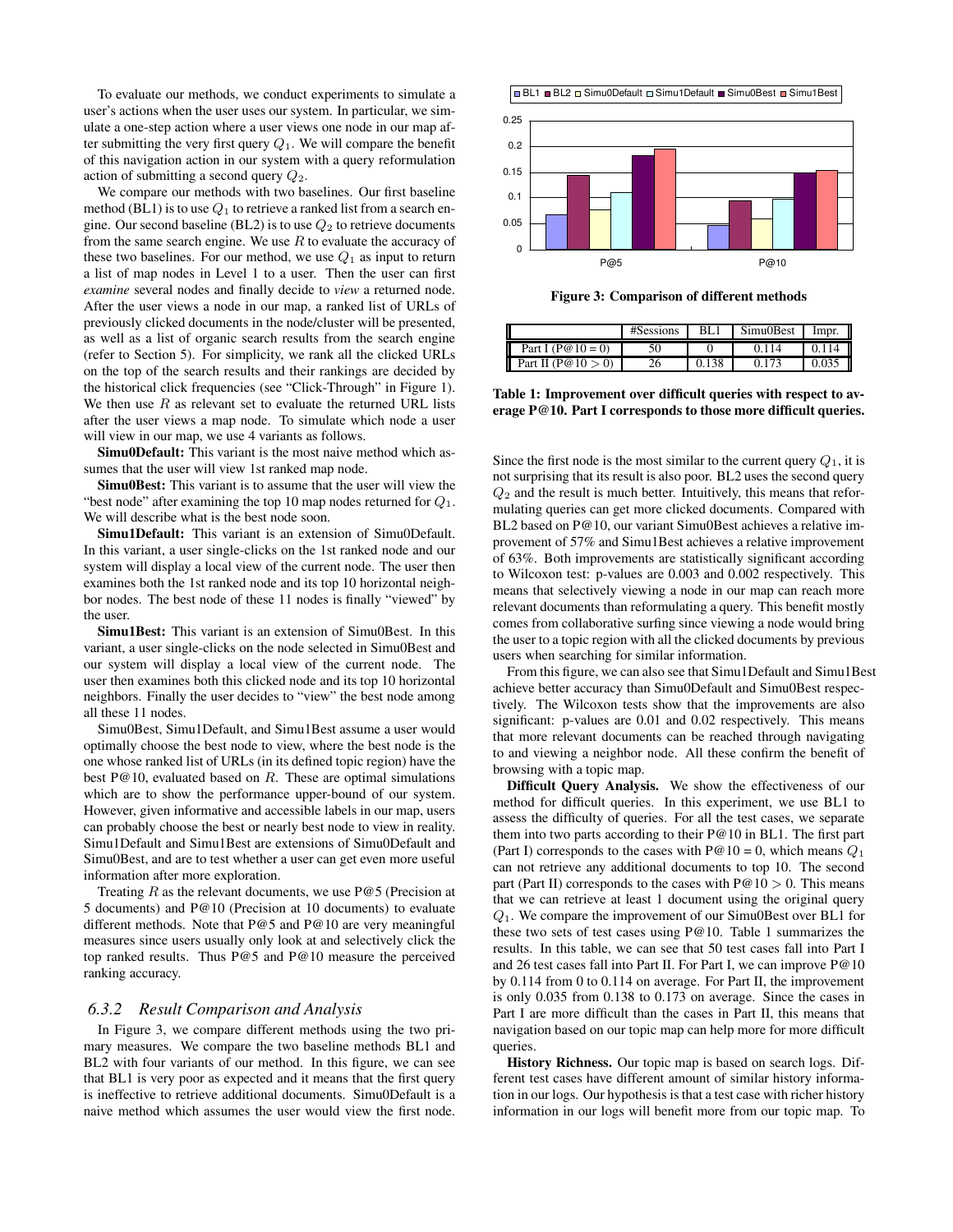

**Figure 4: The impact of history richness.**

verify this, we use  $Q_2$  to retrieve our history collection and use the number of returned pseudo-documents as the indicator of the history richness for the test case. According to the number of returned pseudo-documents, we separate the test cases into 4 bins. Bin 1 has 0∼40 , Bin 2 has 40∼80, Bin 3 has 80∼120, and Bin 4 has more than 120 returned pseudo-documents. Bin 1 corresponds to those cases without much history while Bin 4 corresponds to those cases having rich history. For each bin, we show the number of test cases whose P@10's are improved versus decreased, by comparing Simu0Best with BL1. The result is shown in Figure 4. From this figure, we can see that the percentage of improved test cases increases along with the increase of the history richness. For example, in Bin 4, we improve 22 and decrease 2 cases. But in Bin 2, we increase 8 and decrease 3. This confirms that the more history we have, the better we can help users for browsing. More importantly, as time goes, more and more queries will have sufficient history, so we can improve more and more exploratory searches, resulting in a sustainable model for effective social surfing.

# **7. DISCUSSIONS**

A main point made in this paper is that the current search engines would be more powerful, especially for supporting exploratory search and helping users find hard-to-find information, if they can offer better support for browsing through a multi-resolution topic map, such as the one constructed based on search logs. Although our topic map is built upon a relatively small sample of search logs, our experiment results have clearly demonstrated the feasibility of supporting browsing for ad-hoc queries in a general way. We also demonstrated that queries with more history information can benefit more from topic map-based browsing. This is very encouraging since there are more search logs in the commercial search engines that can be leveraged, and as a system is being used more, more search logs would be naturally accumulated.

Our work raises some interesting new possibilities in advancing the search engine technologies, which we will briefly discuss in this section.

### **7.1 Multi-Faceted Browsing for Ad Hoc Queries**

Although we only experimented with a topic map built based on search logs in this paper, one can easily imagine that we can also build a topic map in many other ways based on various data sources. Indeed, even with search logs, we have multiple ways to build a topic map. For example, instead of using semantic similarity of queries to construct a topic map as we have done in our experiments, we can also leverage the co-occurrence relation of queries in a user session to build an alternative topic map where related queries to the same task may be connected together (e.g., queries about "flight ticket" may be connected with those about

"car rental" even though the two sets of queries may not be similar by contents). Yet another way to construct a multi-resolution topic map is based on query word editing patterns [44]. In such a map, a node corresponds to a query. All queries with the same number of keywords belong to the same level. The children of a map node are obtained by adding a keyword into the current query and the neighbors of the query are obtained by substituting a keyword in the current query.

A topic map can also be constructed by other data sources. For example, any domain-specific ontology can also be extended to a topic map by adding horizontal relations. We can also build a topic map solely based on a plain document collection itself.

With multiple topic maps constructed using different criteria, a search engine system would be able to potentially support multifaceted browsing for ad hoc topics, i.e., a user would be allowed to switch between from one facet (map) to another to explore information in an extremely flexible and powerful way.

### **7.2 Unify Querying and Browsing**

Querying and browsing are the two most important information seeking strategies. They are complementary, and both are needed in a search task [51]. An important research question is thus: Can we integrate querying and browsing in a *unified formal framework*? Interestingly, as we will further discuss below, it is possible to view querying as a special way of navigating in the information space, thus we can integrate querying and browsing within a single unified navigation framework.

**A Formal Navigation Framework.** In Section 3, we have defined *topic region* and *topic region space*. Under these definitions, we can view querying as navigation in this space. More specifically, after querying, a user would end up viewing a subset of documents (i.e., search results), thus we can view this process as helping the user navigate into the topic region consisting of the search results. When a user repeatedly submits a query, the user would be essentially visiting different topic regions defined by the queries.

When a user follows a path on a topic map, the user would also be moving from one topic region to another, just like submitting reformulated queries. Thus both querying and browsing can be formalized as navigation operators defined below:

DEFINITION 5 (NAVIGATION OPERATOR). *A navigation operator is a function that maps one topic region to another. We use* N *as the set of all navigation operators. That is,*  $N = \{f : S \rightarrow S\}$ , *where* S *is topic region space.*

DEFINITION 6 (QUERY NAVIGATION OPERATOR). *A query navigation operator*  $Q(q)$  *is defined as*  $Q(q)(T) = T_q$ *, where* q *is a query and* T<sup>q</sup> *is the topic region corresponding to the search results of using the query q. For any*  $T_1 \neq T_2$ *, we have*  $Q(q)(T_1) =$  $Q(q)(T_2)$ . *Therefore, such a definition assumes that a query navigation operator returns a topic region regardless the current region. It is thus a "memoryless" navigator and we can use*  $Q(q)$  *to represent* T<sup>q</sup> *without incurring confusion.*

DEFINITION 7 (BROWSING NAVIGATION OPERATOR). *A browsing navigation operator*  $B(v_1, v_2)$  *is defined as*  $B(v_1, v_2)(v_1) =$  $v_2$ , where  $(v_1, v_2) \in E$  *is an edge on the topic map.*  $B(v_1, v_2)(v)$ *is undefined if*  $v \neq v_1$ *. Intuitively, a browsing navigation operator*  $B(v_1, v_2)$  *brings a user from topic region*  $v_1$  *to*  $v_2$ *.* 

DEFINITION 8 (COMPATIBILITY). *Two navigation operators*  $N_i$  *and*  $N_j$  *are compatible if and only if one of the following three conditions holds:* (1)  $N_j$  *is a query navigation operator;* (2)  $N_i =$  $B(v_1, v_2)$  and  $N_j = B(v_2, v_3)$ ; (3)  $N_i = Q(q)$  and  $N_j =$  $B(Q(q), v)$ .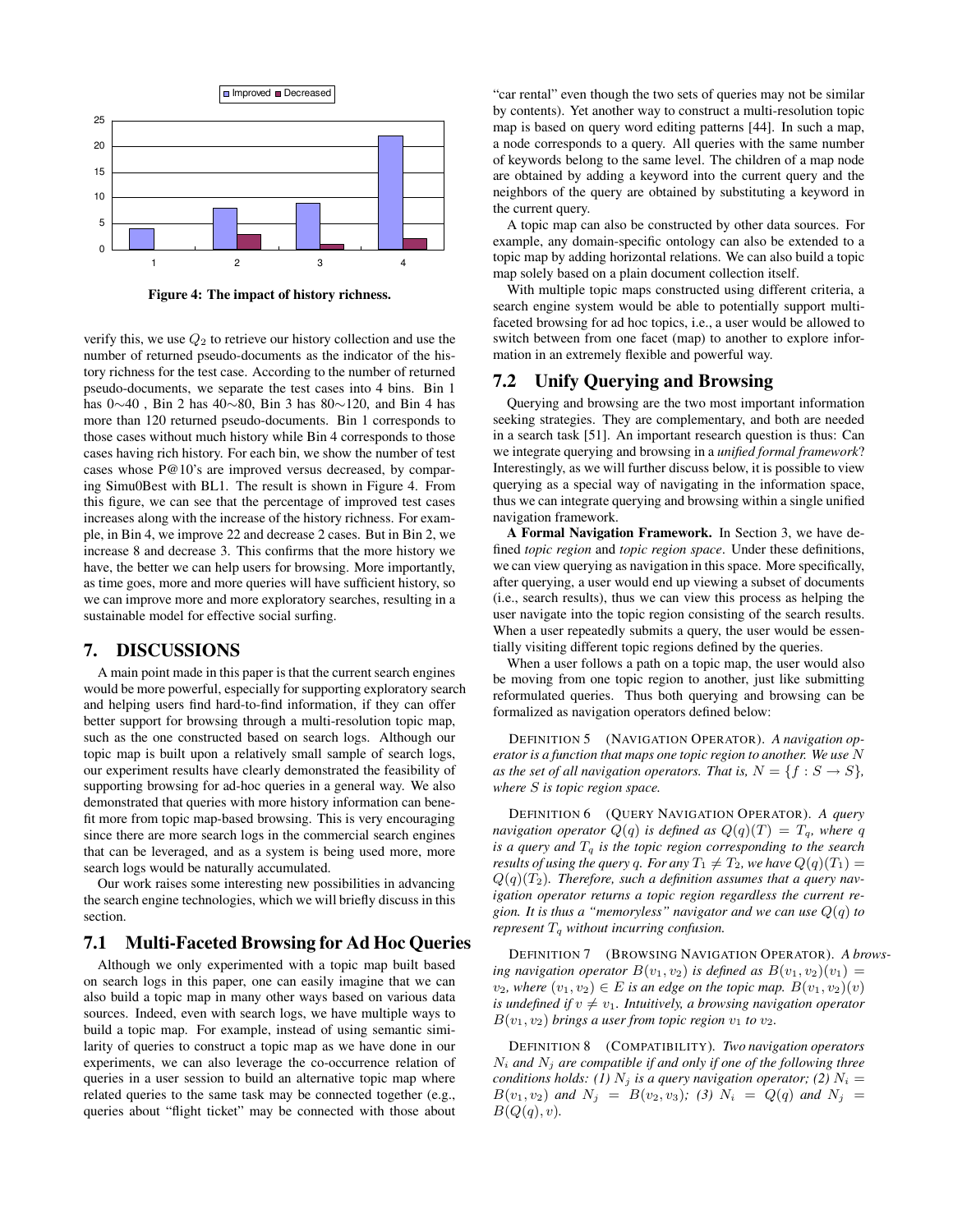DEFINITION 9 (NAVIGATION TRACE). *A navigation trace is a* sequence of navigation operators  $N_1, N_2, ..., N_k$  such that  $N_i$ *and*  $N_{i+1}$  *are compatible.* 

With these definitions, we can describe any user's information seeking process as a navigation trace. For example, if the user submits a query  $q_1$ , navigates into a region  $T_1$  from the search result region, navigates further from  $T_1$  to  $T_2$ , and finally submits another query  $q_2$ , then the process can be formally described by the navigation trace  $Q(q_1), B(Q(q_1), T_1), B(T_1, T_2), Q(q_2)$ . The flexibility of combining multiple operators formally to describe an arbitrary information seeking process shows the expressiveness of our framework. Indeed, it provides a solid theoretical basis for studying many different ways to combine querying and browsing as well as developing systems to integrate querying and browsing.

Viewing existing search engines in our navigation framework, we see that they mostly only support query navigation operators. A main contribution of our work is to study how to effectively support browsing navigation operators by a good topic map.

**Ranking in the navigation framework.** While not explored in this paper, ranking is another important component in our framework. It is thus worth some discussion.

Ranking is important for three reasons. First, the ranking function is critical for supporting the query navigation operator as we generally define the target topic region of a query navigation operator as the top-ranked documents using the query. Second, even when a user reaches a region through browsing, it is still desirable to rank the documents in the region. As the user navigates from document to document within a region, the order of unseen documents can also be dynamically ordered as in the case of implicit feedback [39]. Third, when a user is landing on a region that is not exactly a region on our map, we will need to leverage the ranking function to find the closest regions on the map. A similar need also arises when the user takes a zoom-in or zoom-out action to change the resolution of the map, in which case a user may end up having multiple regions to choose.

While ranking of documents has been the central research topic in information retrieval and Web search, the navigation framework raises some new interesting research questions related to ranking: (1) Ranking documents within a topic region. In our framework, a user would leave a richer interaction history which would include not only queries, click-throughs, but also browsing actions such as zoom in/out operations and neighborhood explorations. Existing work in personalized search and implicit feedback has already shown the usefulness of the existing query-based history information [39]. It would be very interesting to study how we can incorporate all the navigation information to further improve a ranking function and personalize search results. (2) Ranking topic regions. While traditionally, ranking is mainly to order documents, in the navigation framework, we also need to rank the topic regions of a map. How to generalize the current document ranking functions or design new ranking functions to perform region ranking is another very interesting research question. Some recent work on blog feeds has shown the promise of this research direction [15].

As a first step in studying the navigation framework, in this paper, we simply reused the ranking function provided by an existing search engine, leaving all these questions for future work.

# **8. CONCLUSIONS**

In this paper, we study how to support flexible browsing for exploratory search. We define a novel multi-resolution topic map to extend a hierarchy to support more flexible browsing. We propose a novel way of exploiting and organizing search logs to enable users

to follow information footprints left by other users in the process of information seeking, which can potentially lead to an interesting sustainable model for social surfing. We also propose a general computational method based on the star-clustering algorithm to generate a multi-resolution topic map based on search logs. Experimental results using a sample of search logs from a commercial search engine show that browsing through such a search-log-based topic map is effective for supporting exploratory search.

Our work opens up many interesting new research directions as we have already discussed in Section 7. The preliminary simulation based experimental results are very encouraging. However, such simulation based approaches are simplified and do not take users' cognitive overheads into account. It would be especially interesting to use a much larger data set of search logs to build a larger-scale topic map and evaluate its effectiveness with a system by real user traffic and user feedback. It is also very interesting to study how to learn effectively from the rich interaction traces that a user leaves when interacting with a system that supports browsing with a topic map. For example, users' browsing logs on the topic maps can be further utilized to adaptively rank topic regions for a future user. Clearly more effective implicit feedback techniques can be developed by leveraging such interaction traces. Finally, topic maps can be constructed in multiple ways. How to design effective evaluation methodology to compare different topic map construction methods is an important research question.

# **9. ACKNOWLEDGEMENTS**

We thank the anonymous reviewers for their valuable suggestions and Qihong Shao for proofreading. This work is in part supported by the National Science Foundation under award numbers IIS-0347933 and IIS-0713581, the Microsoft "Beyond Search" Grant, a Sloan Research Fellowship, and a Yahoo! Ph.D. Fellowship.

## **10. REFERENCES**

- [1] E. Agichtein, E. Brill, and S. T. Dumais. Improving web search ranking by incorporating user behavior information. In *SIGIR*, pages 19–26, 2006.
- [2] J. A. Aslam, E. Pelekov, and D. Rus. The star clustering algorithm for static and dynamic information organization. *Journal of Graph Algorithms and Applicatins*, 8(1):95–129, 2004.
- [3] M. J. Bates. The design of browsing and berrypicking techniques for the online search interface. *Online Review*, 13:407–424, 1989.
- [4] D. Beeferman and A. L. Berger. Agglomerative clustering of a search engine query log. In *KDD*, pages 407–416, 2000.
- [5] N. J. Belkin. Interaction with texts: Information retrieval as information-seeking behavior. In *Information Retrieval*, pages 55–66, 1993.
- [6] M. Bilenko and R. W. White. Mining the search trails of surfing crowds: identifying relevant websites from user activity. In *WWW*, pages 51–60, 2008.
- [7] P. Brusilovsky and R. Rizzo. Map-based horizontal navigation in educational hypertext. In *HYPERTEXT*, pages 1–10, 2002.
- [8] H. Chen and S. T. Dumais. Bringing order to the web: automatically categorizing search results. In *CHI*, pages 145–152, 2000.
- [9] H. Chen, A. L. Houston, R. R. Sewell, and B. R. Schatz. Internet browsing and searching: user evaluations of category map and concept space techniques. *JASIS*, 49(7):582–603, 1998.